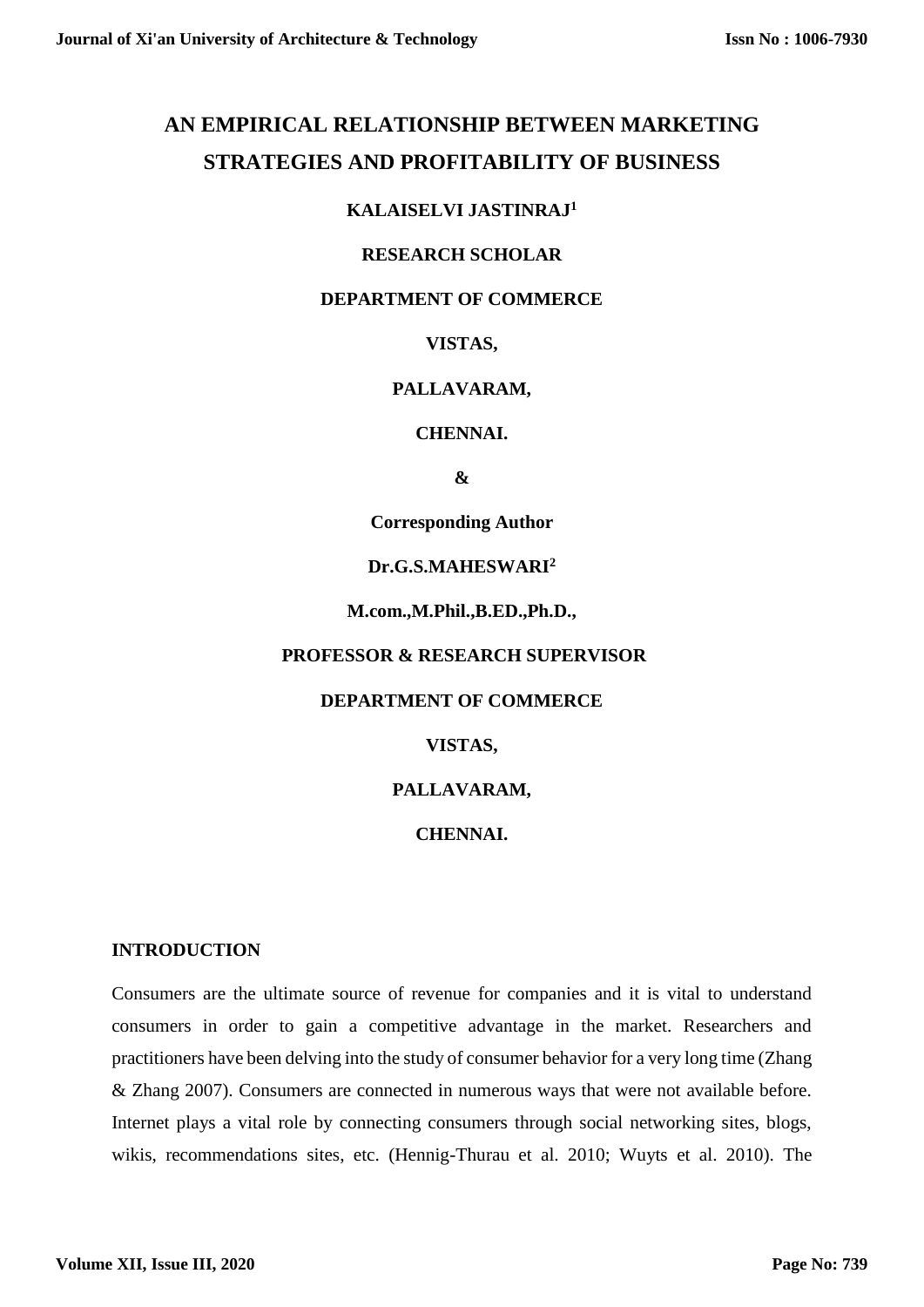connections between the individuals represent one individual's attention to the other. Some actors selectively pay attention to other actors, while in some cases everybody pays attention to one person's opinion, for instance, a strong public figure (Lazer 2003).

Small and medium enterprises (SMEs) are the engine of economy growth and development globally, India inclusive. By their very nature, SMEs constitute the most viable and veritable vehicle for self-sustaining industrial development (Oyebamiji, kareem and Ayeni. 2013).SMEs in developing countries, like India are struggling to survive under intense competitive environments both domestic and international. . These challenges could be as a result of perceived ineffective marketing strategy which is having negative effect on the organization"s performance, product quality, customer satisfaction and profitability.

The company is not able to relate to all its customers in the market are large, spacious, or diverse. They divide into groups of consumers or market segments with different needs and desires. Then the company should identify which market segment can be served effectively.Kotler& Keller (2012) dan Levy &Grewal (2008) stated that an effective marketing requires marketers to: identify and determine the profile of various groups of the buyers who have needs and preferences different (segmentation/ market segmentation), choose one or more segments market should go in the determination of market.

Each segment of the target market determine and communicate many benefits market offering company (positioning/ market positioning).Cravens (2009) stated that the process of market segmentation (segmenting dealing with a number of activities and decisions. It determination of the market that will be defining segmented the market to be), identify market segments, the formation of market segments (forming market segments), segmentation (find strategy approach of various strategies segementation), selecting election strategy and the segmentation (segementation strategy).

Cravens (2009) danKotler& Keller (2012) stated that the determination of target market (market targeting) is an activity that is carried out after we can perform segmentation of all different market potential, then the company must decide what kind of and how many segments that will be targeted. Target market (target market) consists of a number of buyers who share my needs and characteristics that will be served by the company. The process of selection of the segment we are going to offer our products and services are known by the term targeting. The company can choose a covering market as follows: full market coverage, multiple segment specialization, single segment concentration, and ethical choice of market targets).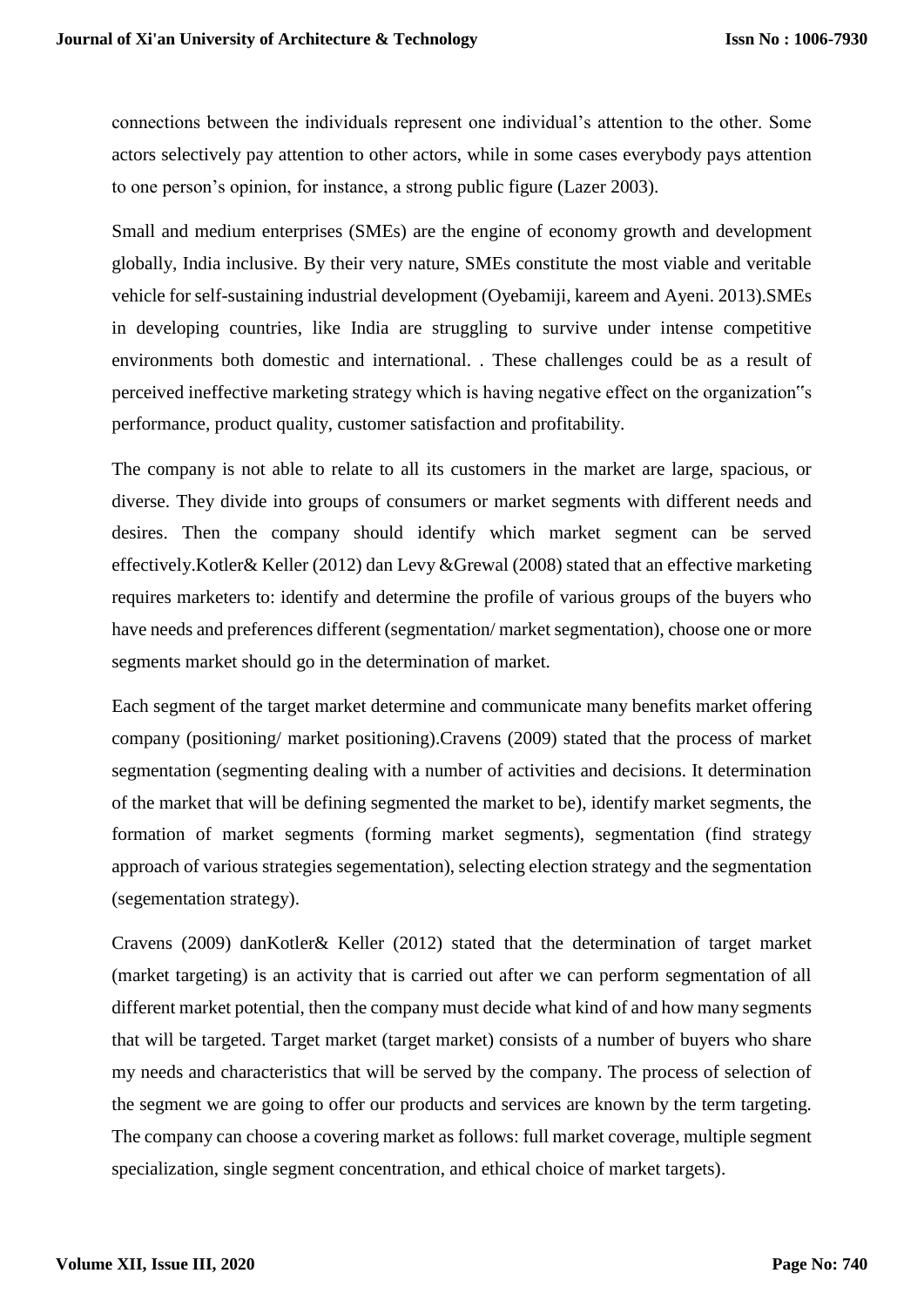In order to measure marketing strategy effectiveness, a business has to break down its marketing function into constituent parts, along with a mechanism through which to analyse the interaction between those parts. By doing this, decision-makers will finally be in a position to relate marketing expenses to shareholder value and to understand how to tie marketing initiatives back into the value creator to the company.

#### **REVIEW OF LITERATURE**

N. Chiliya et al (2009) The impact of marketing strategies on profitability of small grocery shops in South African townships. African Journal of Business Management Vol.3 (3), pp.070- 079, March, 2009. The study argues that a complete "paradigm shift" in the grocery shop business sector is necessary. This will result in interventions which improve the quality of strategic marketing decisions and consequently profitability of the grocery shops. Due to the lack of a model available on how marketing strategy affects the profitability of grocery shops, a comprehensive literature search was done and norms of marketing strategies were developed and subsequently used to benchmark the practices of grocery shops in Mdantsane, East London. The grocery shop owners or managers were asked their manipulation of the marketing mix variables in their effort to attain profitability. A total of 36 grocery shops were examined within the context of the research framework.

Cigdem Karakaya, Bertan Badur and Can Aytekin(2013). Analyzing the Effectiveness of Marketing Strategies in the Presence of Word of Mouth: Agent-Based Modeling Approach. IBIMA Publishing Journal of Marketing Research and Case Studies http://www.ibimapublishing.com/journals/JMRCS/jmrcs.html Vol. 2011 (2011), Article ID 421059. Consumer purchasing decision making has been of great interest to researchers and practitioners for improving strategic marketing policies and gaining a competitive advantage in the market. Traditional market models generally concentrate on single individuals rather than taking social interactions into account. However, individuals are tied to one another with invisible bonds and the influence an individual receives from others, affects her purchasing decision which is known as word of mouth (WOM) effect. In this process, some people have greater influence on other consumers' buying decisions that are known as opinion leaders. In particular, we will try to assess the efficiency and profitability of different marketing strategies consisting of different price, promotion, quality levels and different number of targeted opinion leaders where consumers are subject to WOM effects . In the presence of WOM, product's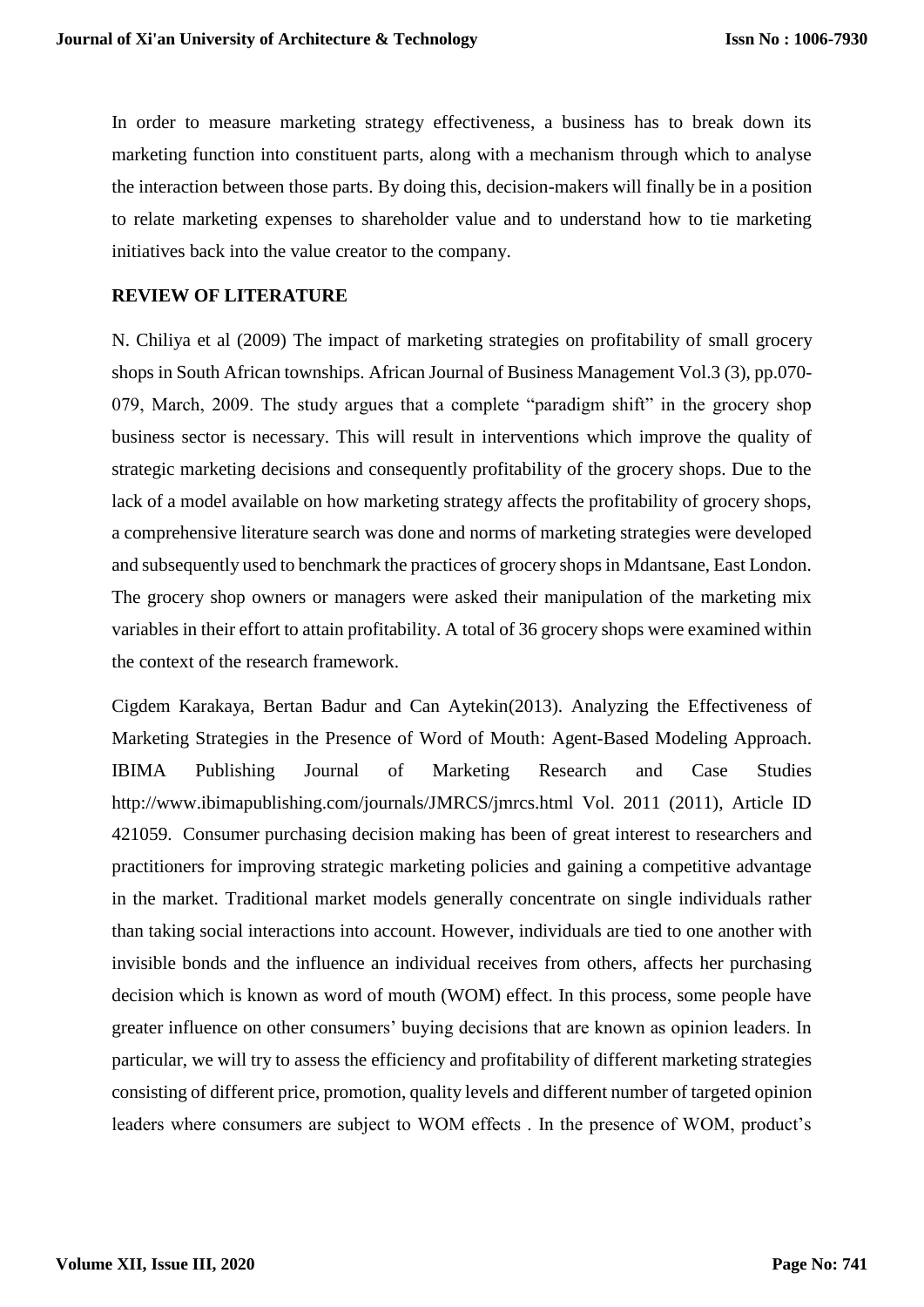quality is found to be the most significant factor affecting the profit of the company due to the positive WOM effect disseminated by the consumers.

GbolagadeAdewale, Adesola M.A, Oyewale I.O(2013) Impact of Marketing Strategy on Business Performance A Study of Selected Small and Medium Enterprises (Smes) In Oluyole Local Government, Ibadan, Nigeria. IOSR Journal of Business and Management (IOSR-JBM) e-ISSN: 2278-487X, p-ISSN: 2319-7668. Volume 11, Issue 4 (Jul. - Aug. 2013), PP 59-66 www.iosrjournals.org. This research paper investigates the impact of marketing strategy on business performance with special reference to the selected SMEs in Oluyole local government area Ibadan, Nigeria. The instrument used in this study is a close-ended questionnaire that was designed by the researchers. The results show that the independent variables (i.e Product, Promotion, Place, Price, Packaging and After sales service) were significant joint predictors of business performance in term of profitability, market share, return on investment, and expansion.(F(6, 97) = 14.040; R2 = 0.465; P< .05). The independent variables jointly explained 46.5% of variance in business performance. Subsequently, recommendation were made to SMEs operators to produce quality products; charge competitive prices, position appropriately, use attractive package for the product, engage in after sales service and provide other distinctive functional benefits to consumers.

Budi Rustandi Kartawinata, Aditya Wardhana(2013) Marketing Strategies and Their Impact on Marketing Performance of Indonesian Ship Classification Society. International Journal of Science and Research (IJSR) ISSN (Online): 2319-7064. This study investigating marketing strategies that includes implementation of market strategies and marketing mix strategies that affect the marketing performance of Indonesian Ship Classification Society. This study using a survey method and proportionateclusters samplingmethod. Marketing strategies (consist of market strategies and marketing mix strategies) and marketing performance of Indonesian Ship Classification Society in general shows good condition.The dominant factor in the market strategies is targeting.The dominant factor in marketing mix strategiesis distribution. The dominant factor in the marketing performance is sales volume.Market strategies significantly influence on the performance marketing as 21.3 %.Marketing mix strategies significant influence on the performance marketing as 22.8 %.

V. Kharchuk et al(2014) The analyses of marketing strategies for innovations ECONTECHMOD. AN INTERNATIONAL QUARTERLY JOURNAL – 2014. Vol. 1. No. 1. 49–54. Marketing strategy is the crucial element of ensures diffusion of innovation. The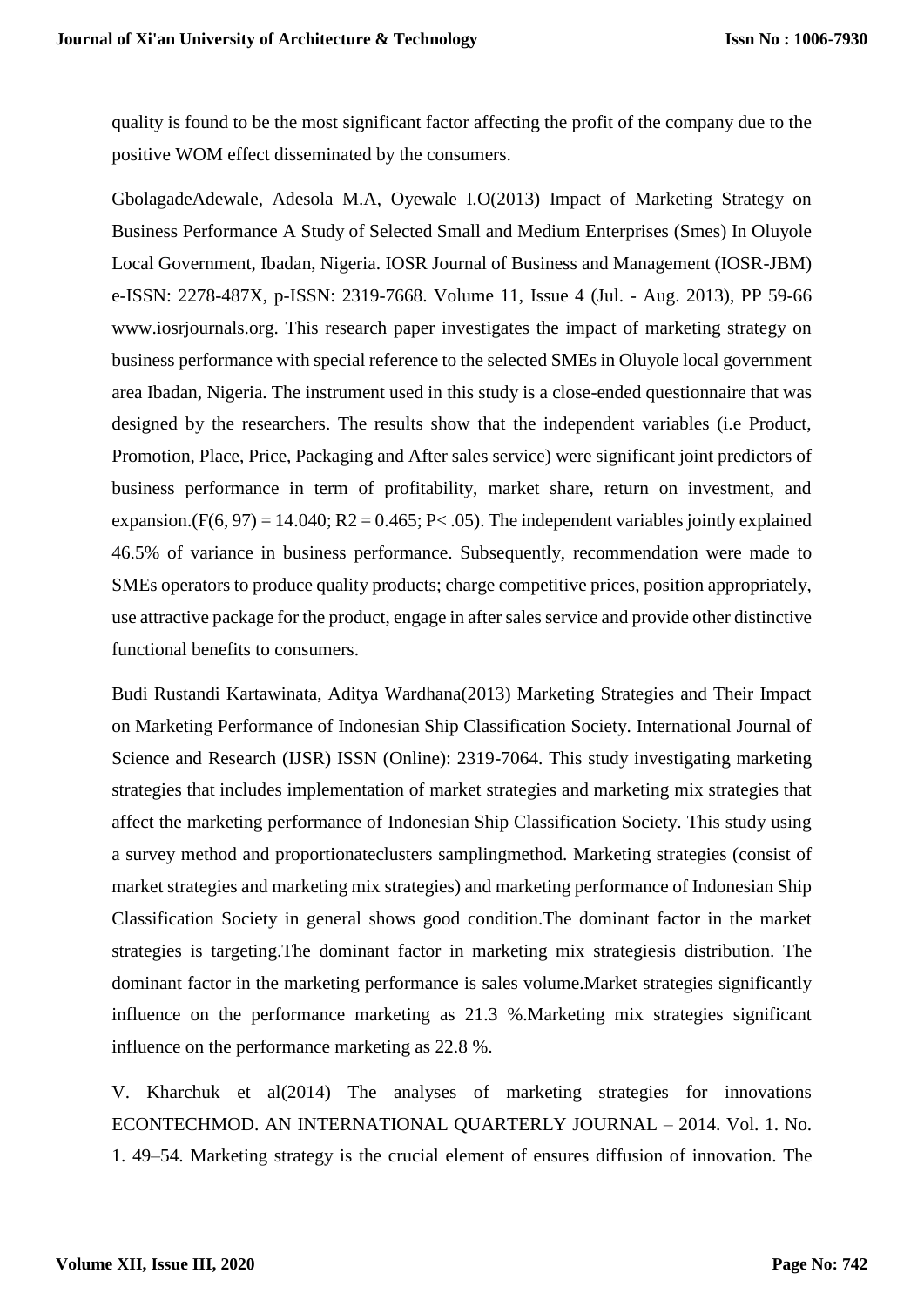purpose of marketing strategy is to conduct market analyze, segment the market, develop marketing approach, right product portfolio and finally marketing plan. This article highlights the comprehensive role of marketing strategies for innovations. The results show, that marketing analyze for marketing strategy enables enterprises to go beyond the solely understanding of customer needs, thus enabling them to develop unexpected innovations. Marketing strategies also help companies to overcome barriers, associated with innovation commercialization. At the same time innovations can be a trigger for new marketing methods and instruments.

Muhammad Ishtiaq Ishaq (2016) Creative Marketing Strategy And Effective Execution On Performance In Pakistan. © Rae | São Paulo | V. 56 | n. 6 | nov-dez 2016 | 668-679 ISSN 0034- 7590. The purpose of the current research is to determine the influence of creative marketing strategies and effective execution on business unit performance. Moreover, strategic orientation and environmental uncertainty are used as moderating variables. Data are collected from 368 key informants working in Fast-Moving Consumer Goods (FMCG), banking, pharmaceutical, chemical, insurance, and engineering industries using a multi-stage random sampling technique. Factor analysis and multiple hierarchal regressions are used to test the study hypotheses. The results indicate that creative marketing strategy and effective execution are positively associated with business performance. Moreover, environmental uncertainty and strategic orientation play a moderating role in the above relationships.

#### **OBJECTIVES OF THE STUDY**

- 1. To study the effectiveness of marketing strategy on business
- 2. To find the impact of profit on marketing strategy
- 3. To know the relationship between marketing strategy and profitability of Business

# **HYPOTHESES OF THE STUDY**

- 1. There is no significant effectiveness of marketing strategy on business
- 2. There is no significant impact of profit on marketing strategy
- 3. There is no significant relationship between marketing strategy and profitability of Business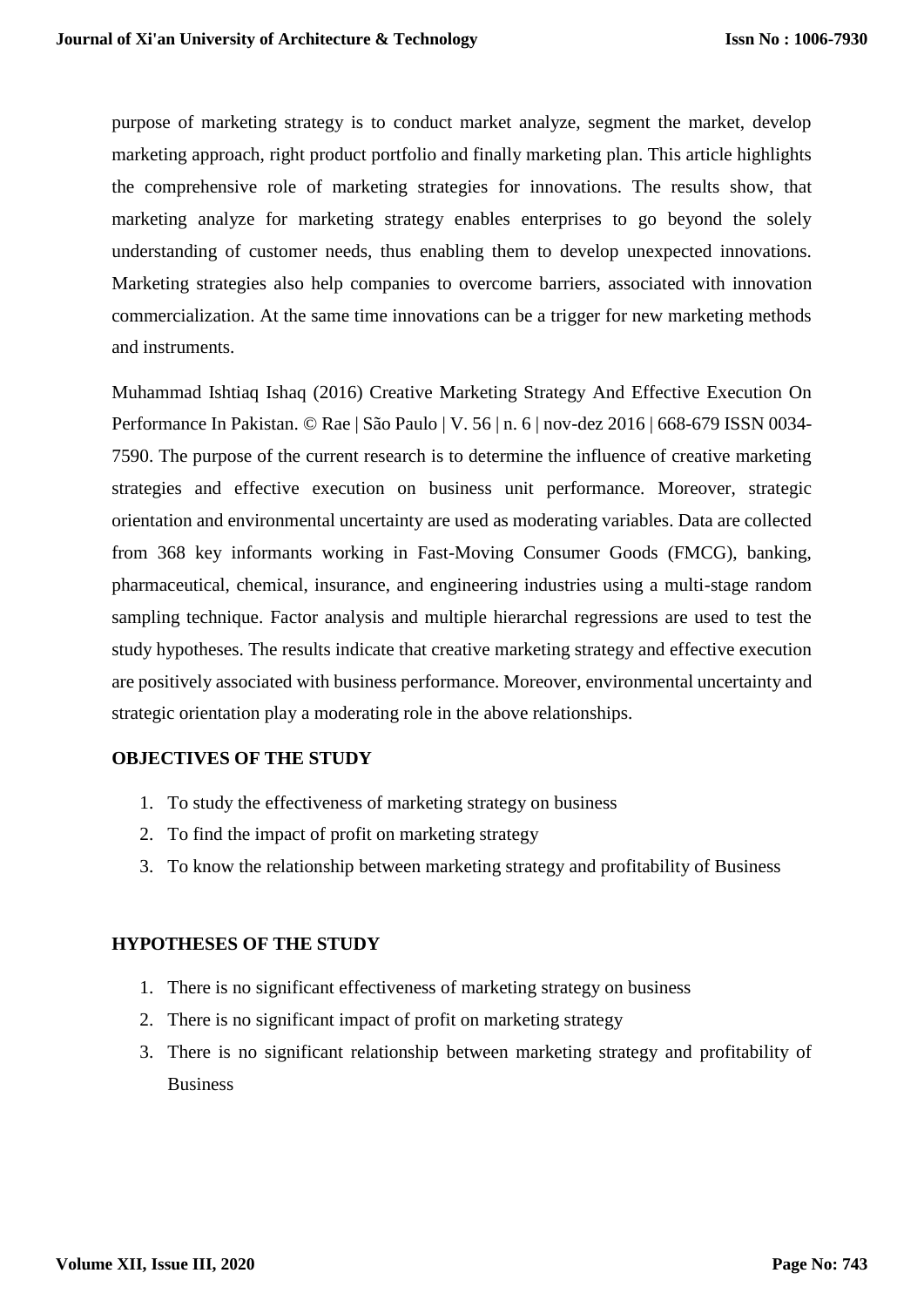## **METHODOLOGY AND ANALYSIS OF THE STUDY**

This study is based on both primary and secondary data which is collected from various journals and books. Primary source is a source from where we collect first-hand information or original data on a topic. Interview technique was used with structured questionnaire for the collection of primary data.

| $Table - 1$<br>Age |           |          |         |         |            |  |  |  |
|--------------------|-----------|----------|---------|---------|------------|--|--|--|
|                    |           | Frequenc | Percent | Valid   | Cumulative |  |  |  |
|                    |           | y        |         | Percent | Percent    |  |  |  |
| Valid              | $25 - 35$ | 40       | 40.0    | 40.0    | 40.0       |  |  |  |
|                    | $35 - 45$ | 50       | 50.0    | 50.0    | 90.0       |  |  |  |
|                    | $45 - 60$ | 10       | 10.0    | 10.0    | 100.0      |  |  |  |
|                    | Total     | 100      | 100.0   | 100.0   |            |  |  |  |

In the above table shows that 40% of the employees are in the age group of 25-35 followed by 50% of employees are in the age group of 35 – 45. The middle age group are dominated in the organization.

| Table $-2$ Qualification |         |          |         |         |            |  |  |
|--------------------------|---------|----------|---------|---------|------------|--|--|
|                          |         | Frequenc | Percent | Valid   | Cumulative |  |  |
|                          |         | y        |         | Percent | Percent    |  |  |
| Valid                    | Schools | 10       | 10.0    | 10.0    | 10.0       |  |  |
|                          | Diploma | 27       | 27.0    | 27.0    | 37.0       |  |  |
|                          | Degree  | 17       | 17.0    | 17.0    | 54.0       |  |  |
|                          | PG      | 22       | 22.0    | 22.0    | 76.0       |  |  |
|                          | Ph.D    | 24       | 24.0    | 24.0    | 100.0      |  |  |
|                          | Total   | 100      | 100.0   | 100.0   |            |  |  |

This table inferred that 10% of the employees completed school levels, 27% of the employees completed diploma courses and Degree, 22% of PG holders and 24% of Ph.d holders are presented in this analysis.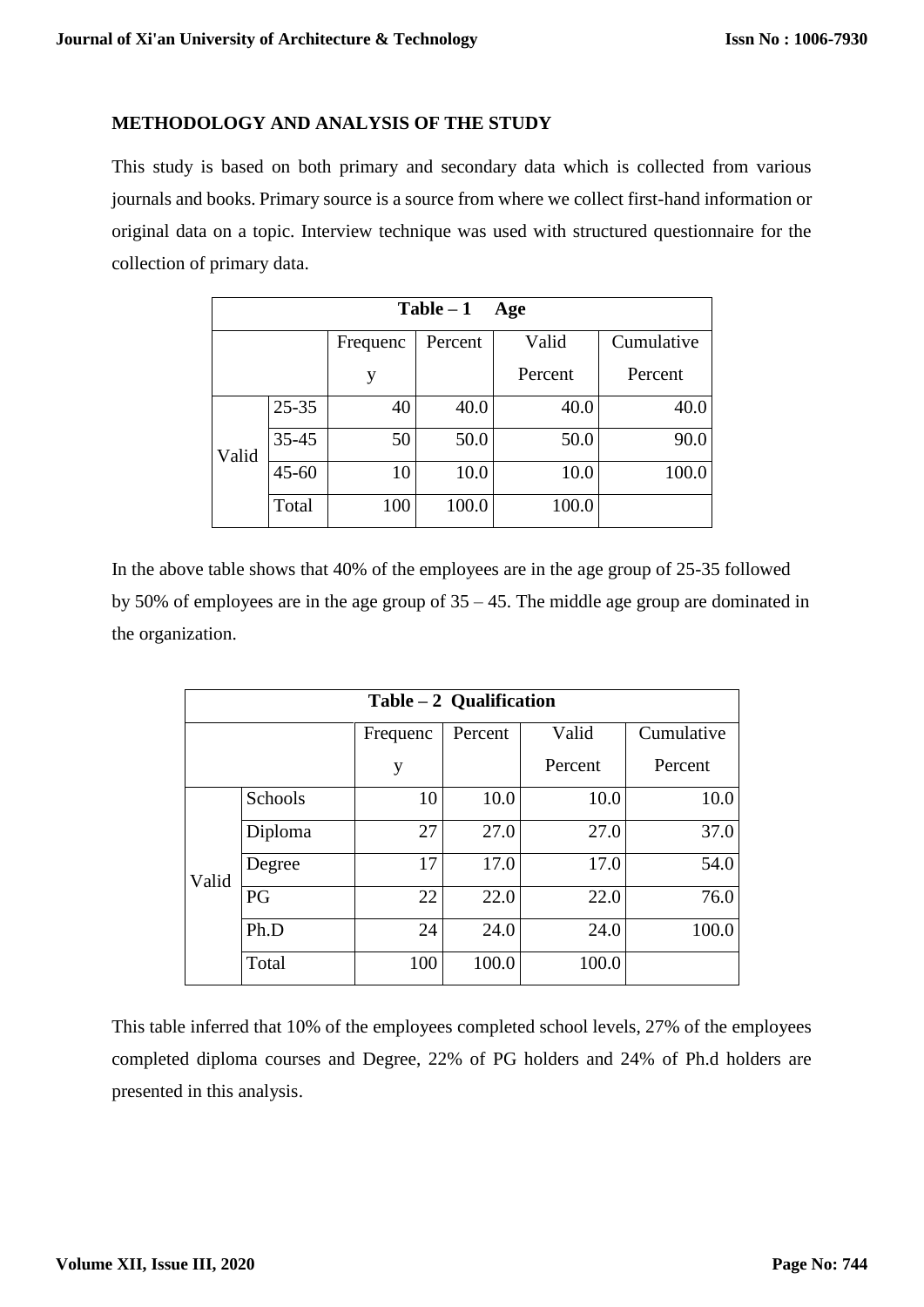| Table $-3$<br><b>Income</b> |                 |          |         |         |            |  |  |
|-----------------------------|-----------------|----------|---------|---------|------------|--|--|
|                             |                 | Frequenc | Percent | Valid   | Cumulative |  |  |
|                             |                 |          |         | Percent | Percent    |  |  |
| Valid                       | 8000-10000      | 6        | 6.0     | 6.0     | 6.0        |  |  |
|                             | 10001-<br>20000 | 20       | 20.0    | 20.0    | 26.0       |  |  |
|                             | 20001-<br>30000 | 38       | 38.0    | 38.0    | 64.0       |  |  |
|                             | Above<br>30,000 | 36       | 36.0    | 36.0    | 100.0      |  |  |
|                             | Total           | 100      | 100.0   | 100.0   |            |  |  |

This table shows that 6% of employees getting 8000-10,000, 20% of the employees are getting 10001-20000 followed by 38% of the employees salary is 20001-30000. 36% of employees getting the pay above 30,000.

| $Table - 4$ Experience |           |          |         |         |            |  |  |
|------------------------|-----------|----------|---------|---------|------------|--|--|
|                        |           | Frequenc | Percent | Valid   | Cumulative |  |  |
|                        |           | y        |         | Percent | Percent    |  |  |
| Valid                  | $1 - 5$   | 15       | 15.0    | 15.0    | 15.0       |  |  |
|                        | $5-10$    | 26       | 26.0    | 26.0    | 41.0       |  |  |
|                        | $10-15$   | 51       | 51.0    | 51.0    | 92.0       |  |  |
|                        | More than | 8        | 8.0     | 8.0     | 100.0      |  |  |
|                        | 15        |          |         |         |            |  |  |
|                        | Total     | 100      | 100.0   | 100.0   |            |  |  |

The above table incurred that experience of employees 51% are in more than 10-15 years' experience followed by 8% of employees are in more than 15 years' experience in marketing .Industries.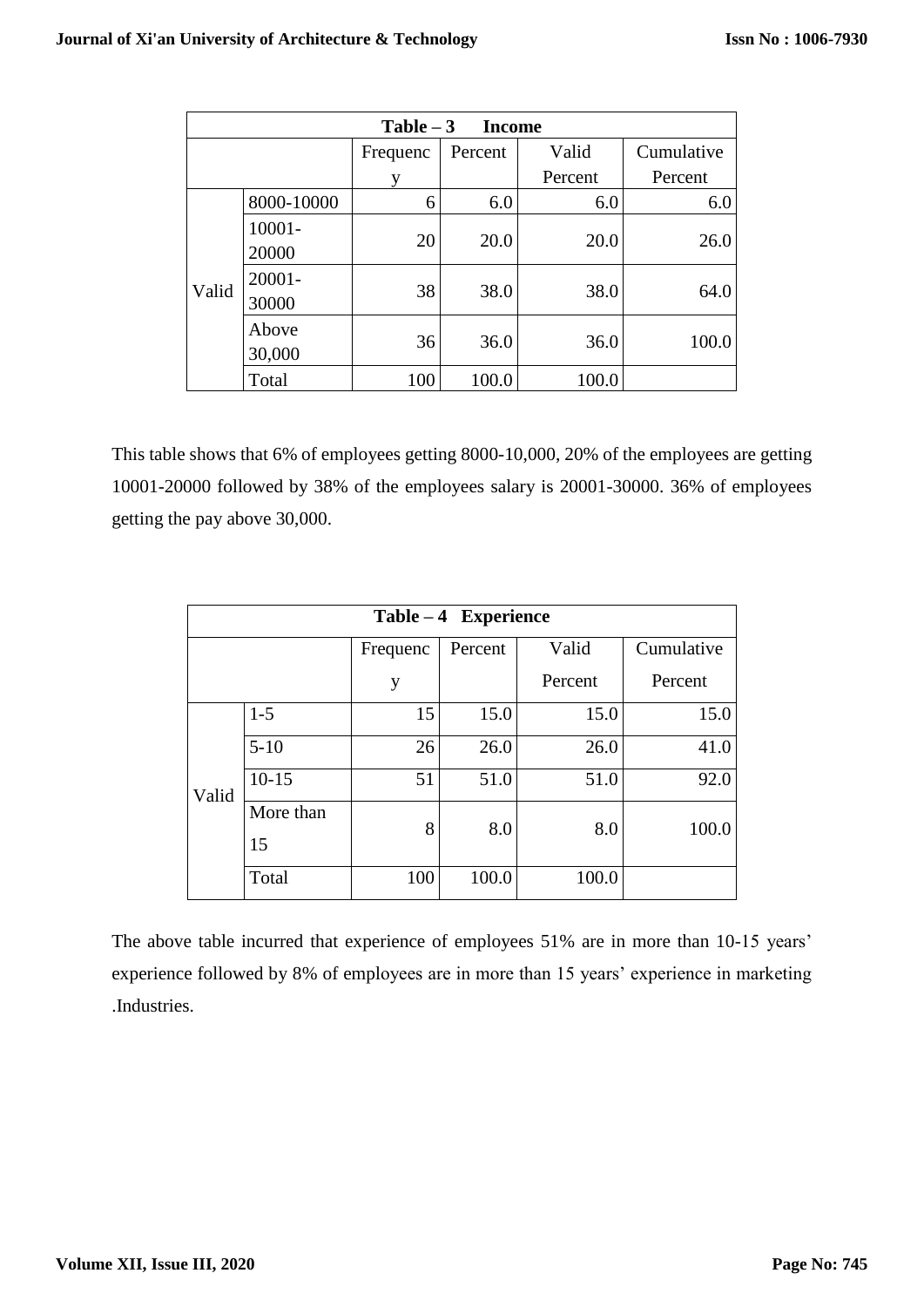|                      |     | $Table - 5$ | t -test |                                  |          |      |
|----------------------|-----|-------------|---------|----------------------------------|----------|------|
|                      | N   | Mean        |         | Std. Deviation   Std. Error Mean | t-values | Sig  |
| Target market        | 100 | 3.60        | 1.279   | .128                             | 28.142   | .000 |
| High profit          | 100 | 3.17        | 1.457   | .146                             | 21.760   | .000 |
| Increased saes       | 100 | 3.17        | 1.303   | .130                             | 24.327   | .000 |
| Competition          | 100 | 2.61        | 1.675   | .168                             | 15.581   | .000 |
| Reach goal           | 100 | 3.07        | 1.328   | .133                             | 23.123   | .000 |
| Goodwill             | 100 | 3.27        | 1.462   | .146                             | 22.361   | .000 |
| Equity level         | 100 | 3.71        | 1.217   | .122                             | 30.489   | .000 |
| <b>Task oriented</b> | 100 | 3.17        | 1.303   | .130                             | 24.327   | .000 |

It was shown in the above table the mean values from 3.17 to 3.71. Pay and promotion getting high mean values followed by challenging task allotted by the organisation. From the above table it can be found that the mean values range from 2.610 to 3.710 with the respective standard deviation and standard error. The t values 28.142, 21.760, 24.327, 15,581, 23.123, 22.361, 30.489, 24.327 are statistically significant at the 5 % level. Therefore, it can be concluded, among the eight factors which is influenced by equity level increased and achieved target market by the marketers to used good strategies.

# **FINDINGS AND CONCLUSIONS**

- 1. There are eight factors are mostly reached as a effectiveness of marketing strategy by the marketer.
- 2. Effectiveness of le strategies are target market, high profit, achieved competition, goodwill, increased sales, reached the goal, good equity level and task oriented.
- 3. Among the all factors the firm reached the good equity level and achieved the target market because of marketing strategies.
- 4. Marketing shows the good impact on profitability on business.
- 5. Marketing strategies and profitability of business are positively correlated.
- 6. Good marketing strategies increased the profit level or else vice versa.